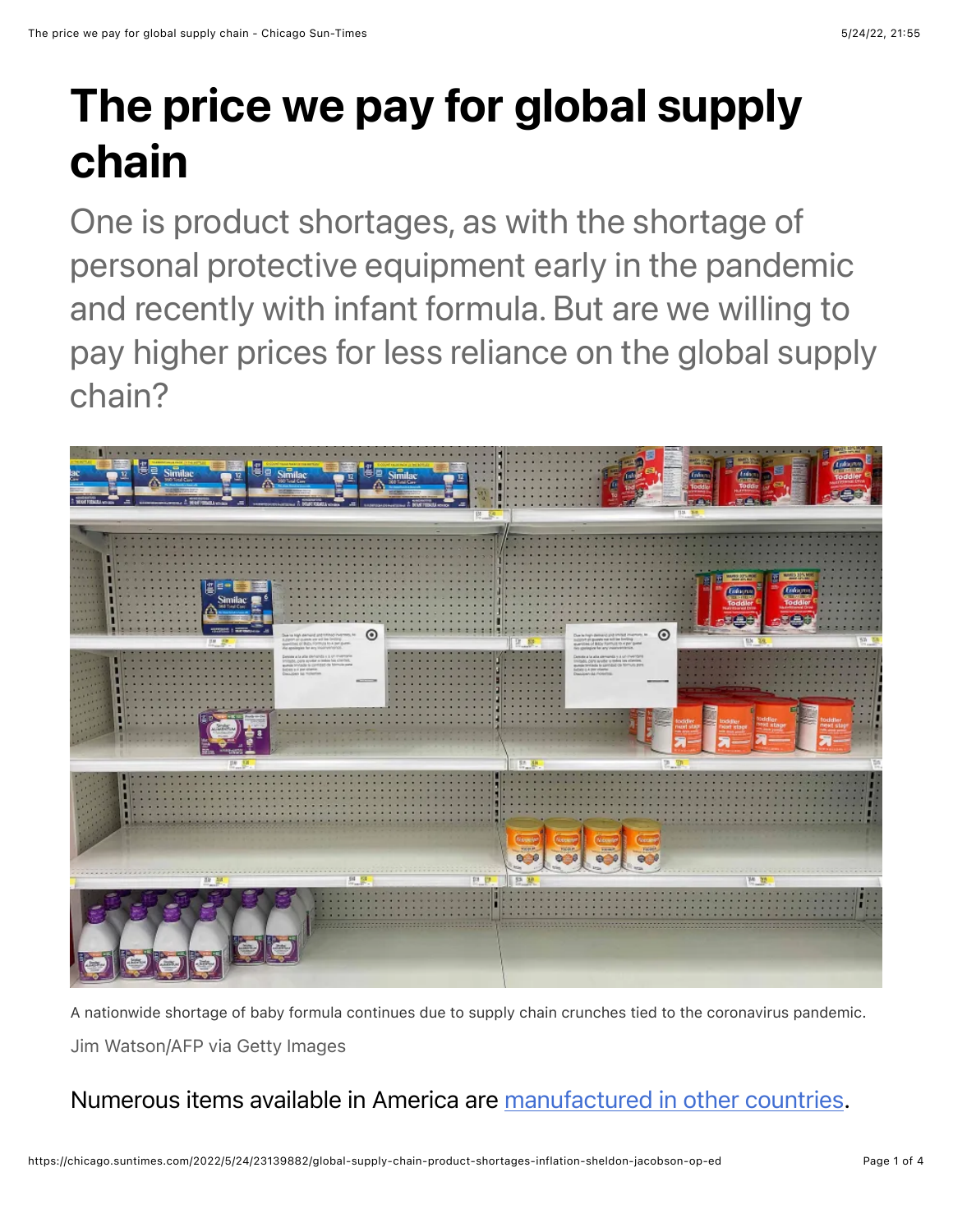This includes many products offered by iconic brands like Nike, Levi's and Black & Decker. And the made-in-America [index](https://www.cars.com/articles/2021-cars-com-american-made-index-which-cars-are-the-most-american-437020/) ranks which cars are indeed American products and which are just portrayed as such.

The global supply chain touches everyone, some in unexpected ways.

[But COVID-19 has](https://www.bloomberg.com/graphics/2021-congestion-at-americas-busiest-port-strains-global-supply-chain/) [disrupte](https://www.whitehouse.gov/cea/written-materials/2021/06/17/why-the-pandemic-has-disrupted-supply-chains/)[d global supply chains. This includes delays in](https://www.bloomberg.com/graphics/2021-congestion-at-americas-busiest-port-strains-global-supply-chain/) shipments arriving into and being unloaded at American ports, or parts simply being [unavailable](https://www.reuters.com/business/autos-transportation/parts-shortages-high-gas-prices-weigh-us-auto-market-2022-04-01/) from suppliers.

The net result of all such chaos has been a surge in prices, which has contributed to inflation that has not been seen for over [four decades.](https://www.cnn.com/2022/04/12/economy/consumer-price-inflation-march/index.html)

Global supply chains exist because they offer **economic advantages**, largely in reduced costs. As water always flows to the lowest level, so will product demand flow to the lowest costs. This is why many products that we rely upon are [imported from China](https://www.investopedia.com/articles/investing/102214/why-china-worlds-factory.asp) and other countries, where [labor costs](https://www.statista.com/statistics/744071/manufacturing-labor-costs-per-hour-china-vietnam-mexico/) are lower compared to the United States.

But there is a price to be paid for reliance on a global supply chain.

First is a lack of robustness. A chain is only as strong as its weakest link. Global supply chains tend to have [fewer redundancies,](https://www.naiop.org/en/Research-and-Publications/Magazine/2021/Winter-2021-2022/Business-Trends/All-Eyes-on-the-Global-Supply-Chain) since competition drives business to those entities that are most efficient and can offer the lowest prices.

This lack of redundancy means that if one company's production is disrupted, parts may become unavailable, creating a shortage that cannot be filled by the limited number of other companies available to fill the void. With preferences to keep [inventories low,](https://www.skuvault.com/blog/how-inventory-reduction-actually-helps-you-make-more-money/) to further reduce holding costs, a production disruption means that parts may be unavailable. The cascade effect of such shortages percolates through the supply chain, which could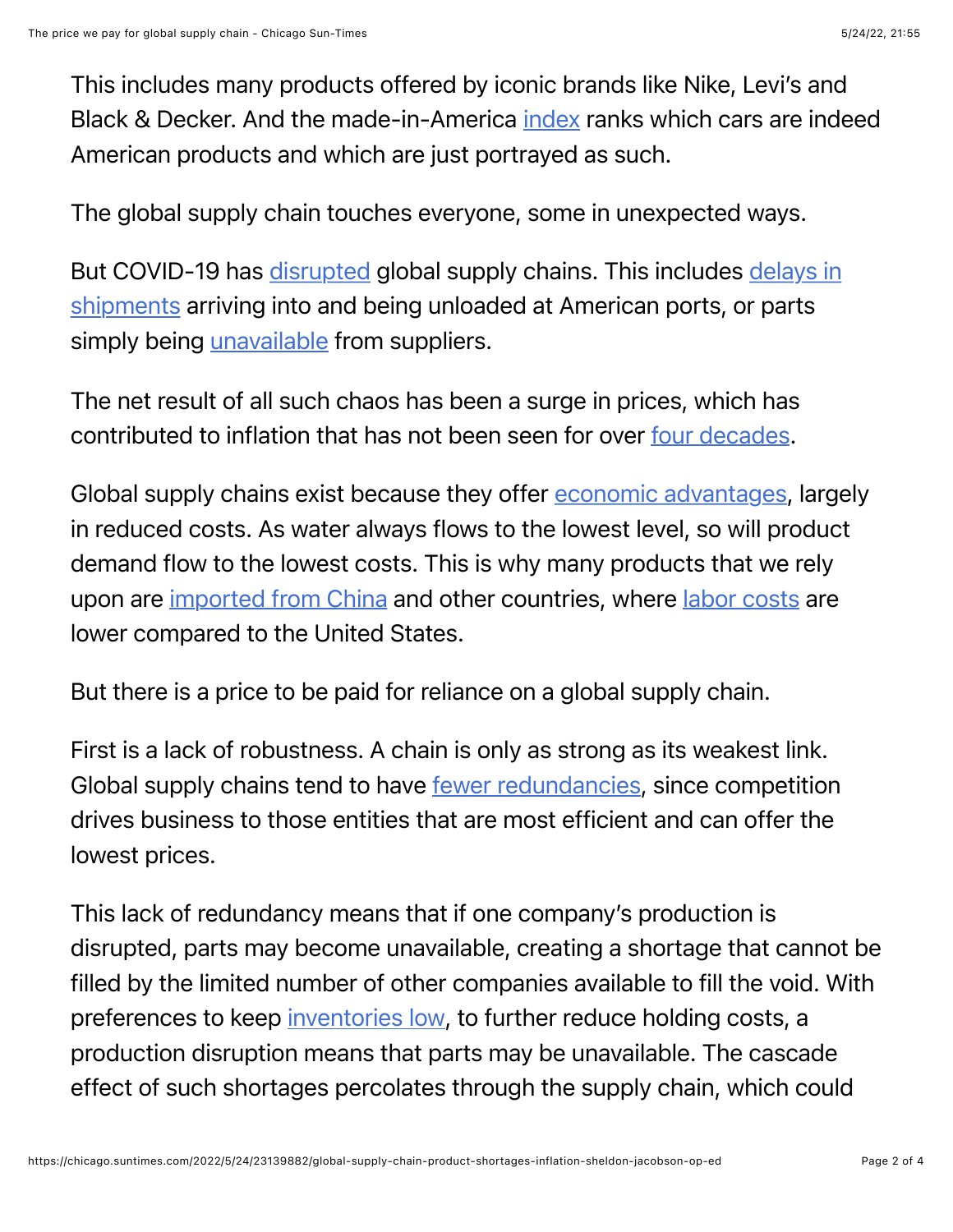shut down seemingly unrelated producers because the end product cannot be assembled.

Second is product shortages. As supply chain links bend and break, the entire final product delivery process creates shortages. Human nature is such that when shortages appear, demand increases, with panic buying and [localized stockpiling. This was seen in early 2020 with toilet paper and](https://www.usatoday.com/picture-gallery/money/2021/04/09/covid-shortages-these-products-were-high-demand-during-pandemic/7127027002/) cleaning products. The recent [baby formula shortage](https://www.npr.org/sections/health-shots/2022/05/16/1099366403/fda-announces-plans-to-ease-the-shortage-of-baby-formula) is demonstrating such responses. As products are perceived by consumers to be unavailable or in short supply, rising demand pushes prices higher. The current surge in inflation for some products may be a lingering byproduct of this phenomenon.

Recall that when face masks were in [short supply](https://www.npr.org/sections/health-shots/2020/03/05/811387424/face-masks-not-enough-are-made-in-america-to-deal-with-coronavirus) early in the pandemic, the supply chain was being filled with masks imported from Asia, since American companies had mostly [closed down](https://www.cnn.com/2021/09/15/success/us-mask-makers-china-competition/index.html) due to foreign competition taking over their market with lower prices. When demand for face masks increased, there was no domestic supply chain available.

Though many (particularly [politicians\)](https://spectrumnews1.com/ca/la-west/politics/2022/03/11/biden-s-made-in-america-agenda-promises-manufacturing-jobs-in-pomona) tout the "made-in-America" mantra, and support [buying American](https://www.consumerreports.org/cro/magazine/2015/05/made-in-america/index.htm), the problem is that everyone wants global supply chain prices with "made-in-America" production and manufacturing. For most products, this is a non-sequitur.

Having a fully domestic supply chain is impractical in a global world. Yet there are some products that are sufficiently critical that the price for a domestic supply chain may be worth paying. The problem is that such products change based on unpredictable health and societal events.

In the fall of 2019, no one could have foreseen the surge in demand for [personal protective equipment](https://www.fiercehealthcare.com/hospitals/hospitals-turn-to-reprocessing-to-shore-up-ppe-stockpile-as-covid-19-cases-rise) like medical N95 masks. What remains is anticipating the next product that relies on a global supply chain that will be